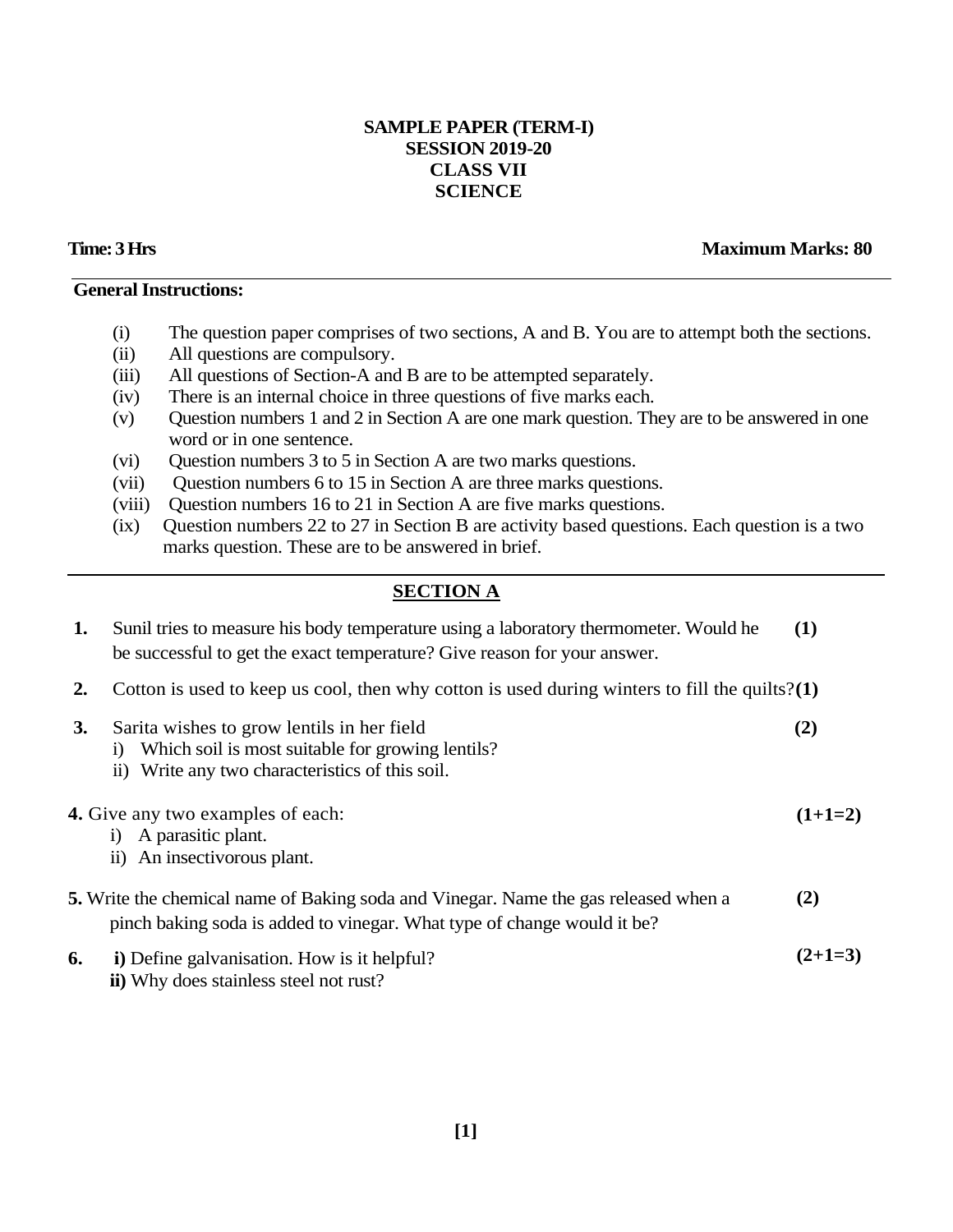| <b>7. a.</b> What do you understand by a chemical change?<br><b>b.</b> Give an example of a chemical change in the following situations:                                                                                                                                                                                                                                                                                                                            |           |
|---------------------------------------------------------------------------------------------------------------------------------------------------------------------------------------------------------------------------------------------------------------------------------------------------------------------------------------------------------------------------------------------------------------------------------------------------------------------|-----------|
| A change in colour is observed.<br>$\ddot{1}$<br>ii) Sound is produced.<br>iii) Heat is produced.                                                                                                                                                                                                                                                                                                                                                                   | $(1+2=3)$ |
| iv) A gas is evolved.                                                                                                                                                                                                                                                                                                                                                                                                                                               |           |
| 8. i) Animals living in the tropical rainforests share some common adaptations. Write any<br>four of these common adaptations.<br>ii) Why do we find animals of a certain kinds living in a particular climatic condition?                                                                                                                                                                                                                                          | $(2+1=3)$ |
| 9. What do you mean by symbiotic relationship? Explain it with reference to lichens.                                                                                                                                                                                                                                                                                                                                                                                | (3)       |
| 10. i) What kind of climate is present in polar regions?<br>ii) Write any four adaptations of animals living in polar region.                                                                                                                                                                                                                                                                                                                                       | $(1+2=3)$ |
| 11. i) Name four types of teeth present in your mouth.<br>ii) Why humans are unable to digest cellulose?                                                                                                                                                                                                                                                                                                                                                            | $(2+1=3)$ |
| 12. Give reasons for the following:<br>Less energy is produced in the process of anaerobic respiration.<br>$\ddot{1}$<br>ii) Fish open its mouth many times in water.<br>iii) The size of chest cavity increases when we breathe in.                                                                                                                                                                                                                                | $(1x3=3)$ |
| 13. i) Write any two precautions to be taken before reading a clinical thermometer.<br>ii) Mention any two reasons for using mercury in thermometer.                                                                                                                                                                                                                                                                                                                | $(2+1=3)$ |
| 14. i) Give any two differences between clayey soil and sandy soil.<br>ii) What is the role of microorganisms in the soil?                                                                                                                                                                                                                                                                                                                                          | $(2+1=3)$ |
| 15. i) List any two differences between breathing and respiration.<br>ii) How does gaseous exchange take place in roots of the plants?                                                                                                                                                                                                                                                                                                                              | $(2+1=3)$ |
| <b>16. a.</b> Water logged soil is not suitable for the plant growth. Why?<br>b. i) Amar conducted an experiment in the field related to the rate of percolation. He<br>observed that it took 10 min for 200 mL of water to percolate through the soil sample<br>A and 40 min for water to percolate through the soil sample B. Calculate the rate<br>of percolation in both the soil samples.<br>ii) What does percolation rate indicate about the nature of soil? | $(1+4=5)$ |

# **OR**

|                                                         | $(2+3=5)$ |
|---------------------------------------------------------|-----------|
| <b>a.</b> Draw a well labelled diagram of soil profile. |           |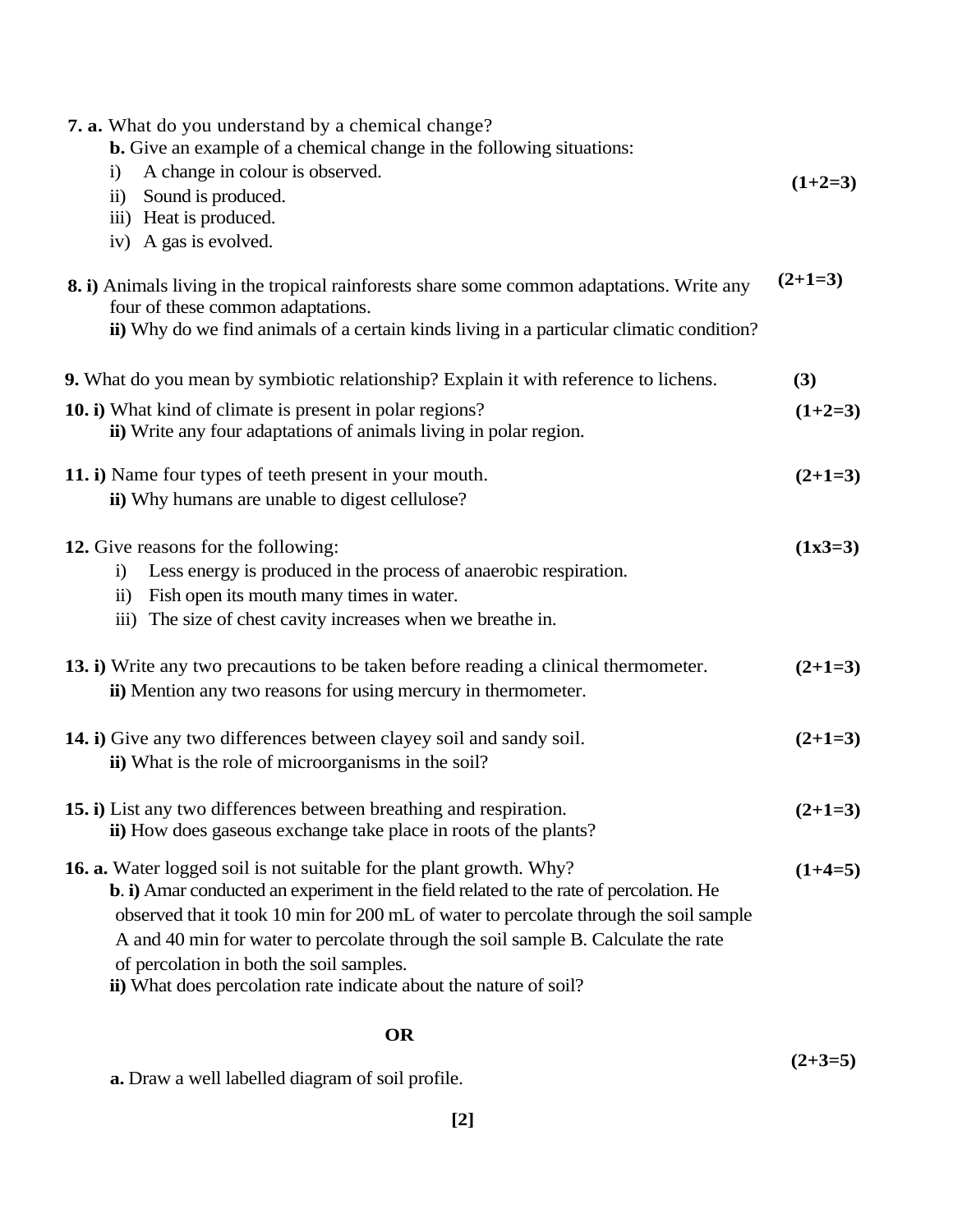- **b. i)** Calculate the percentage of water absorbed by the soil (weighing 50g), if the water absorbed by the soil is 40 ml. (consider 1mL of water weighs 1g). **ii)** Write any two properties of the upper most layer of soil.
- **(2+2+1=5) 17. a**. **i)** Identify and name the parts indicated as R, S, U and V in the given diagram.



- b. Write the function of R and V.
- c. Why do we get muscle cramps after heavy exercise?

#### **OR**

- **a.** Write the word equation for the process of breakdown of glucose in a cell:
	- i) In the absence of oxygen
	- ii)In the presence of oxygen

#### **b.** How does exchange of gases take place in the following

- (i) Amoeba
- **ii)**Tuna fish
- iii) Lizard
- iv) Grasshopper
- 18. Complete the given table.

**(0.5X10=5)**

**(3+2=5)**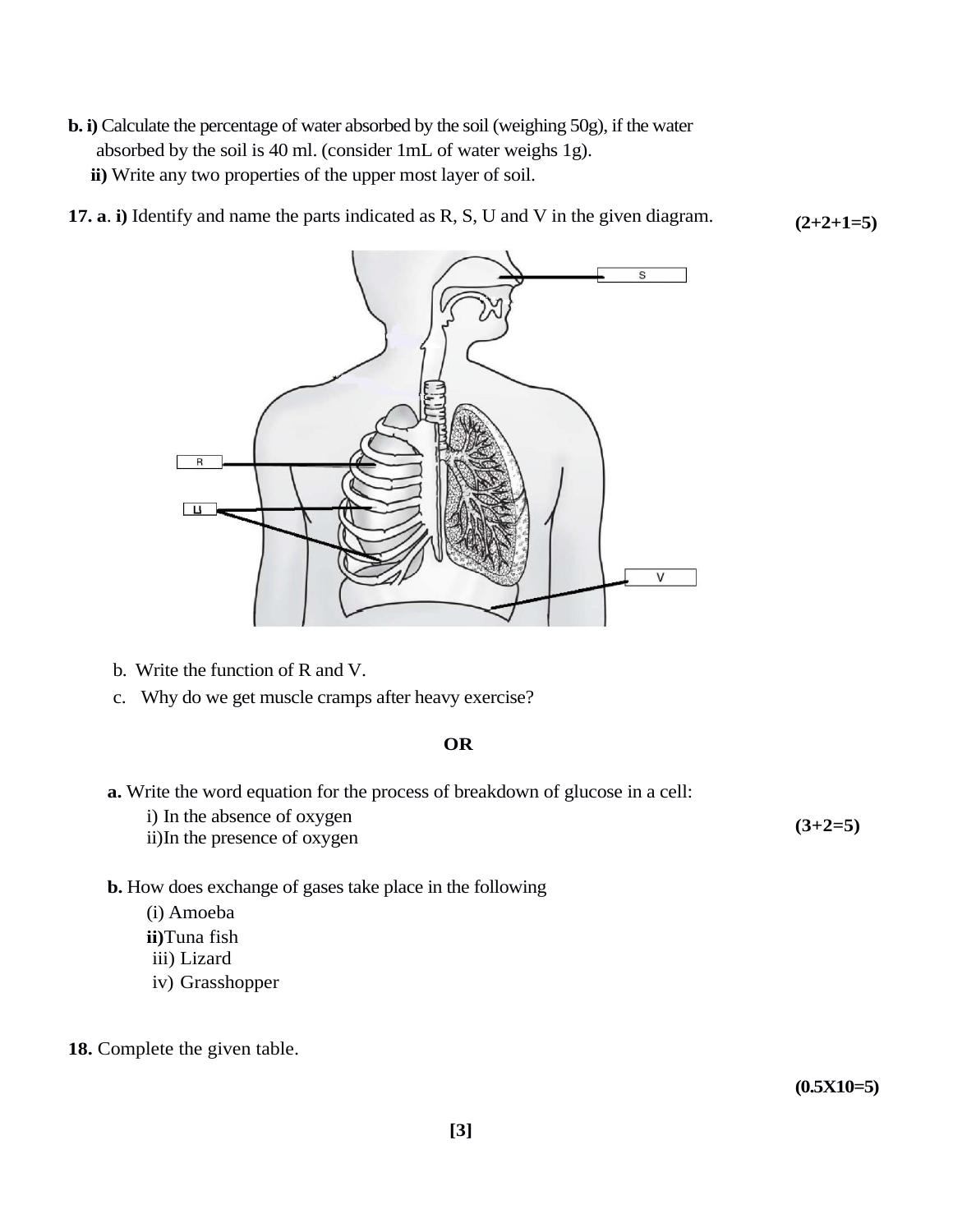| S.No | <b>Organs of Alimentary canal</b><br>and associated glands | <b>Secretions</b> | <b>Functions</b> |
|------|------------------------------------------------------------|-------------------|------------------|
| l)   | Salivary gland                                             | a.                |                  |
| ii)  | Stomach                                                    | D.                | g.               |
|      |                                                            | c.                | h.               |
|      |                                                            | α.                |                  |
| iii) | iver                                                       | e.                |                  |

#### **OR**

**a**. Explain the process of feeding and digestion in amoeba with the help of a diagram. **(3+2=5)**

**b**. What are villi? Write its function

- **19. a. i)** How do green plants obtain raw materials from the surroundings for photosynthesis? **(3+2=5) ii)** Write the word equation of photosynthesis.
	- **b.** Write any two points of differences between heterotrophic and autotrophic mode of nutrition.
- **20. (a)**Explain briefly how the rearing of silk worms is done for obtaining silk. **(3+1+1=5)**
	- **(b)** Write any two characteristic of the silk fibre obtained from silkworm.
	- **(c)** Name any two varieties of silk.

#### **21. a.** Identify the mode of heat transfer in the following **(2+1+2=5)**

- i) Measuring temperature using thermometer.
- ii) Formation of sea breeze.
- iii)Heating of an iron rod.
- iv)Melting of ice.
- b. Two similar metal balls A and B at temperature of  $50^{\circ}$ C and  $40^{\circ}$ C respectively are kept in contact. In which direction will the heat flow and why?
- c. Draw a well labelled diagram to show the formation of sea breeze.

#### **SECTION B**

- **22.** Two flasks were labelled as A and B. In flask A and B, 20 ml glucose solution was **(2)** added and in flask A yeast was also added. Both the flasks were sealed with a cork. After 2 hours, bubbles were observed inside the flask. The gas released inside the flask was then allowed to pass through lime water. Lime water turned milky
	- i) Which gas was released in the above experiment?
	- ii) What do you conclude from the above activity?